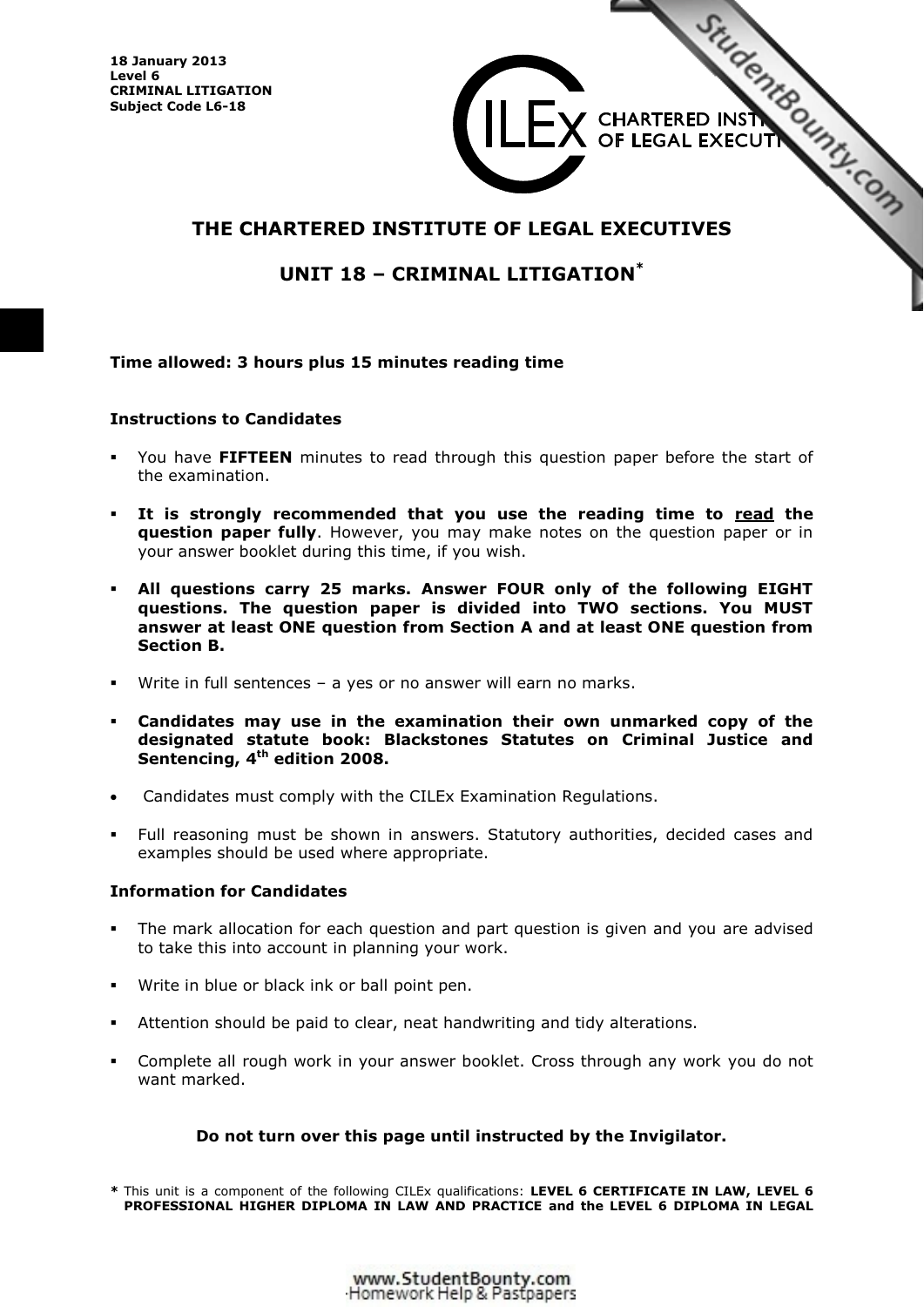# **Question 1**

materials.

Question 1<br>Reference: Question relates to **CASE ONE- Jason Grey** of the case study of the CASE ONE- Jason Grey's<br>A ansuring that Jason Grey's (a) What matters will you take into consideration in en[suring that Jason Grey's](http://www.studentbounty.com/)  interests are protected during his detention at the police station and any interview which is proposed to be undertaken?

# *(10 marks)*

(b) In the event Jason Grey is charged with wounding with intent, contrary to s18 Offences Against the Person Act 1861. Explain what procedures and hearings will take place from the time of charging to the commencement of the eventual trial or sentencing hearing.

## *(6 marks)*

(c) The custody officer has refused to grant bail, and you are instructed to make an application for bail at the first court appearance. At this point there is evidence that Jason Grey is taking medication that is maintaining him in a stable mental condition. He is the tenant of his flat, and his girlfriend, the complainant, has moved out. However, she is staying with her sister only a few hundred metres from Grey's flat.

 On being charged Grey said, in your presence, 'I haven't finished with that bitch yet.' Grey has been granted bail in previous proceedings, and there is nothing to suggest he has failed to surrender or committed offences on bail.

 Explain how the application for bail will be conducted, the likely objections and the submissions you will make to the court.

*(9 marks)* 

*(Total: 25 marks)* 

#### **Question 2**

Reference: Question relates to **CASE TWO – Miranda Froggatt** of the case study materials.

(a) Miranda Froggatt confirms to you that she intends to plead not guilty. Where will or may Miranda Froggatt be tried and what is the contribution of the prosecutor, the court and the defence to the decisions relevant to deciding this? You should indicate the factors you consider relevant to the exercise of any discretion or choice any participant may have.

#### *(15 marks)*

(b) Explain the basis on which Miranda Froggatt can seek Legal Services Commission (LSC) funding to cover the costs of her defence and the criteria to be applied to her application. If a contribution is payable, in what circumstances will or may it be refunded?

*(10 marks)*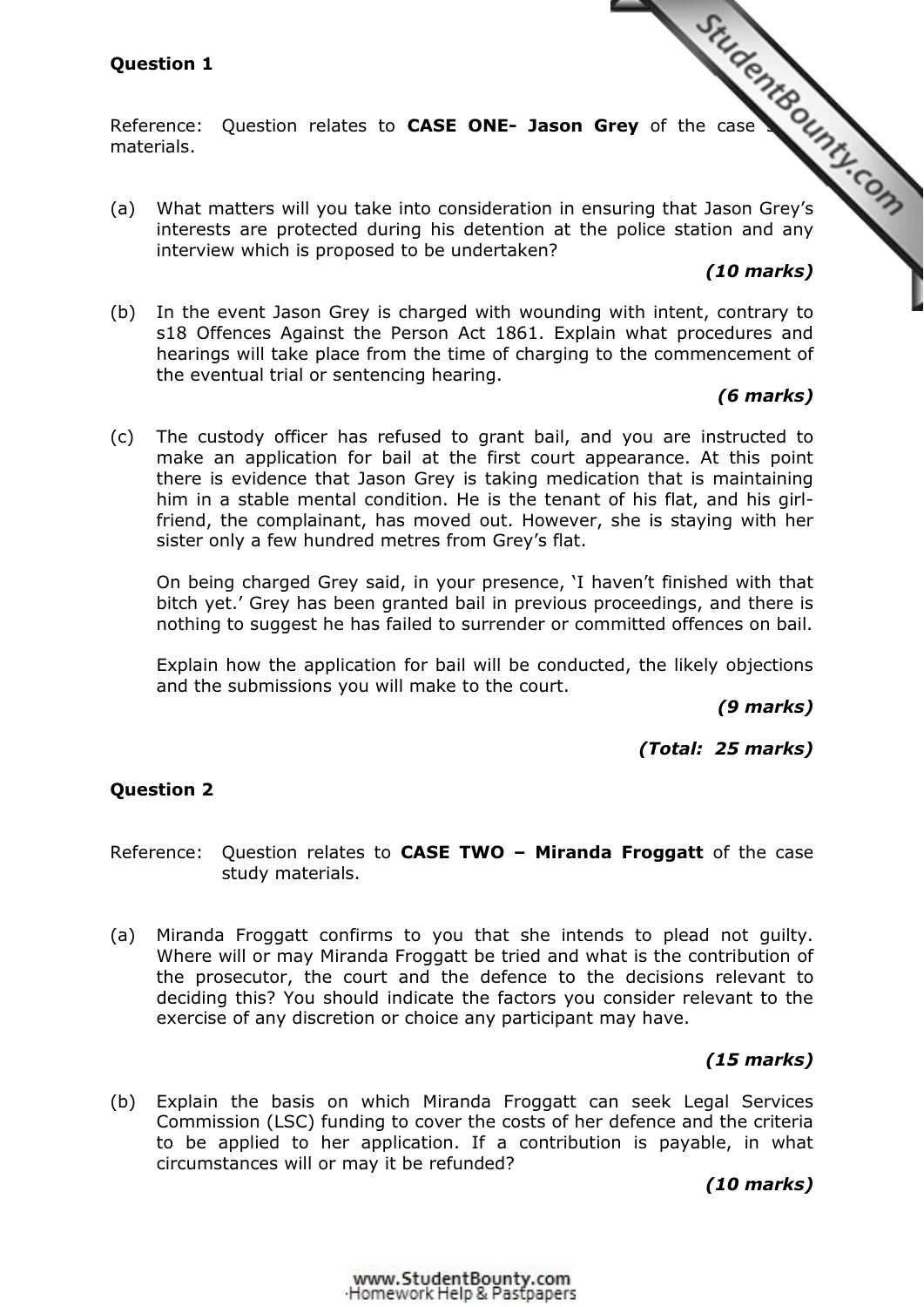## **Question 3**

- Question 3<br>Reference: Question relates to **CASE TWO Miranda Froggatt** of the case of Grace study materials.
- (a) By what means, and using what procedures, can [the evidence of Grace](http://www.studentbounty.com/)  Gieves be put before the court?

*(8 marks)* 

(b) The case is to be tried on indictment.

 A few weeks before the trial the prosecution advises you that Sam Cox, who has already pleaded guilty and been sentenced, will be called as a prosecution witness. They serve a fresh statement from Cox in which he states that he specifically informed Miranda Froggatt that the items he sold her were 'not legit, and I can't give you an invoice for them'.

How, in the light of this and all the other evidence and circumstances in the case, will you formulate and present the case for the defence? You should consider any issues of law, evidence and procedure.

*(10 marks)* 

(c) Miranda Froggatt is convicted.

 When directing the jury in relation to the character of Miranda Froggatt, the judge merely said 'Ms Froggatt is, as you have heard, a woman of good character, and you must give such weight to that as you consider appropriate.' Trial counsel has advised that there are grounds for an appeal against conviction.

 Explain the procedure for appeal and the criteria and principles which will be applied.

*(7 marks)* 

*(Total: 25 marks)*